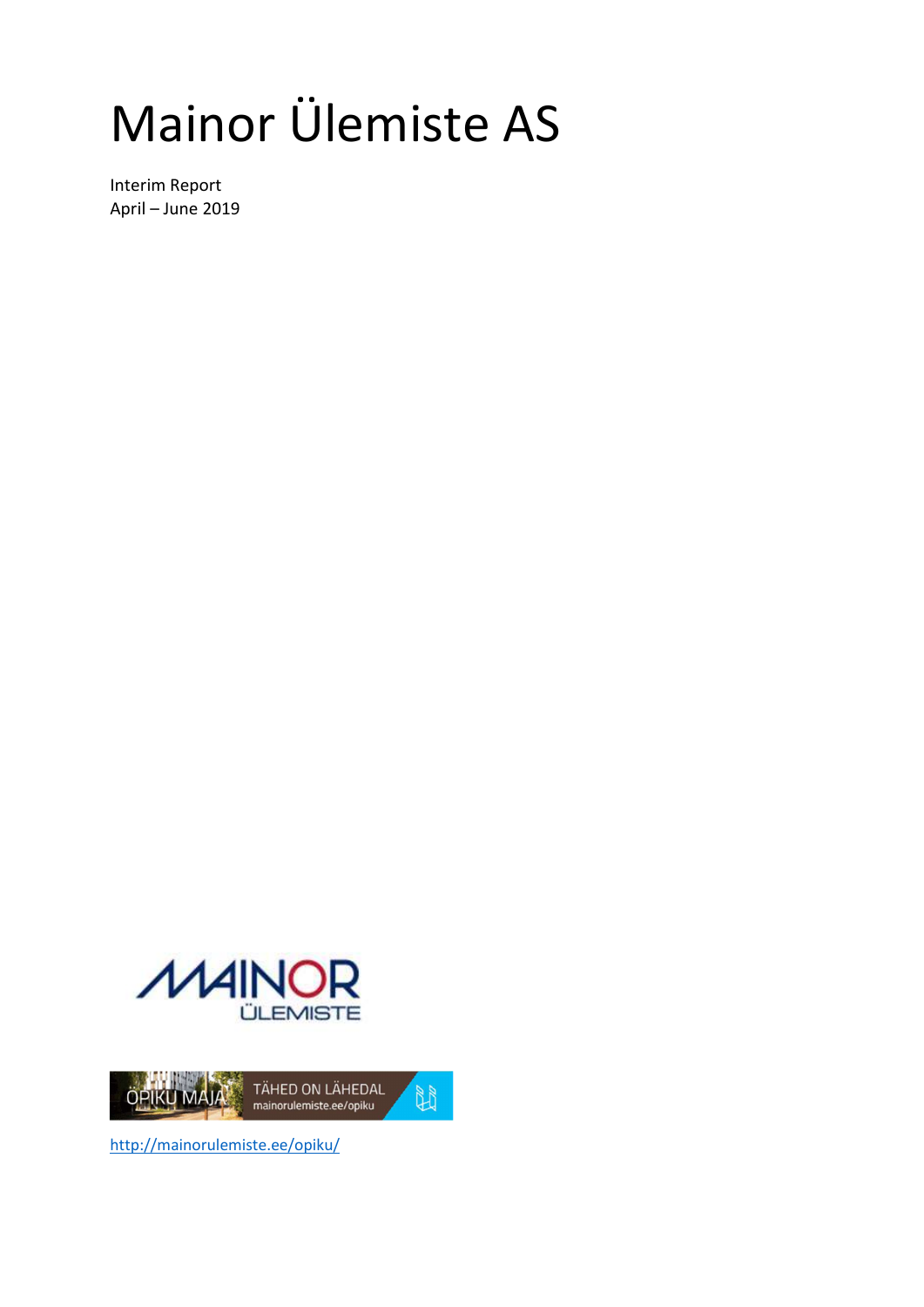### Main Events in the 2Q 2019

### APRIL

### IT sector "Deed of the Year": International House of Estonia is bringing the entire country under one roof

International House of Estonia, which was launched by Mainor Ülemiste AS together with Enterprise Estonia and which has only been operating for five months, was awarded as the "Deed of the Year" 2018 by Estonian Association of Information Technology and Telecommunications (ITL). The service centre alleviates the labour shortage especially in the IT sector as well as in other fields, which lack professionals and skilled workers. In other words, the International House helps the employee from a foreign country to settle needed issues at one place in one day, which otherwise would take a month or two by visiting different institutions.

#### Ülemiste City is growing near the maximum speed

Mainor Ülemiste AS affiliated company Technopolis Ülemiste AS and Swedbank AS concluded an agreement of 110.5 million euros which refinances all the existing loans, and which also includes the financing for the construction of the new Sepapaja 1 office building and the parking facility. With the emergence of the office building at Sepapaja 1, the new and biggest phase of the development for Technopolis Ülemiste AS will commence, which creates value for the entire campus. Over the next 5– 10 years, the goal is to build a complex of six buildings worth around 130–150 million euros.

### Tallinn Airport is expanding and a new architecture competition will be organised for the Rail Baltic terminal in Ülemiste

The neighbour of Mainor Ülemiste AS, Tallinn Airport, is planning to double/triple its' activities within the next 5–10 years to service up to 8 million people per year. For servicing all the air passengers they plan to build up to 150,000 square meters of necessary business-, service- and accommodation premises.

The architecture competition of Rail Baltic passenger terminal will be organised again; Rail Baltica Estonia hopes to conclude the design contract with the winner of the competition already this year. The expected deadline of the completion of the terminal is 2025.

#### **MAY**

#### Ülemiste City is striving to be an independent city

Mainor Ülemiste AS set a cornerstone for the Lurich quarter's 13 floor residential building in the beginning of May in Ülemiste City, which has so far operated as a business campus, in order for the campus to become independent with permanent residents. "Ülemiste City aims to operate as a completely independent city. In addition to the first homes, the plan for the next five years is to open a health centre and complete a new education complex to ensure goods and services essential for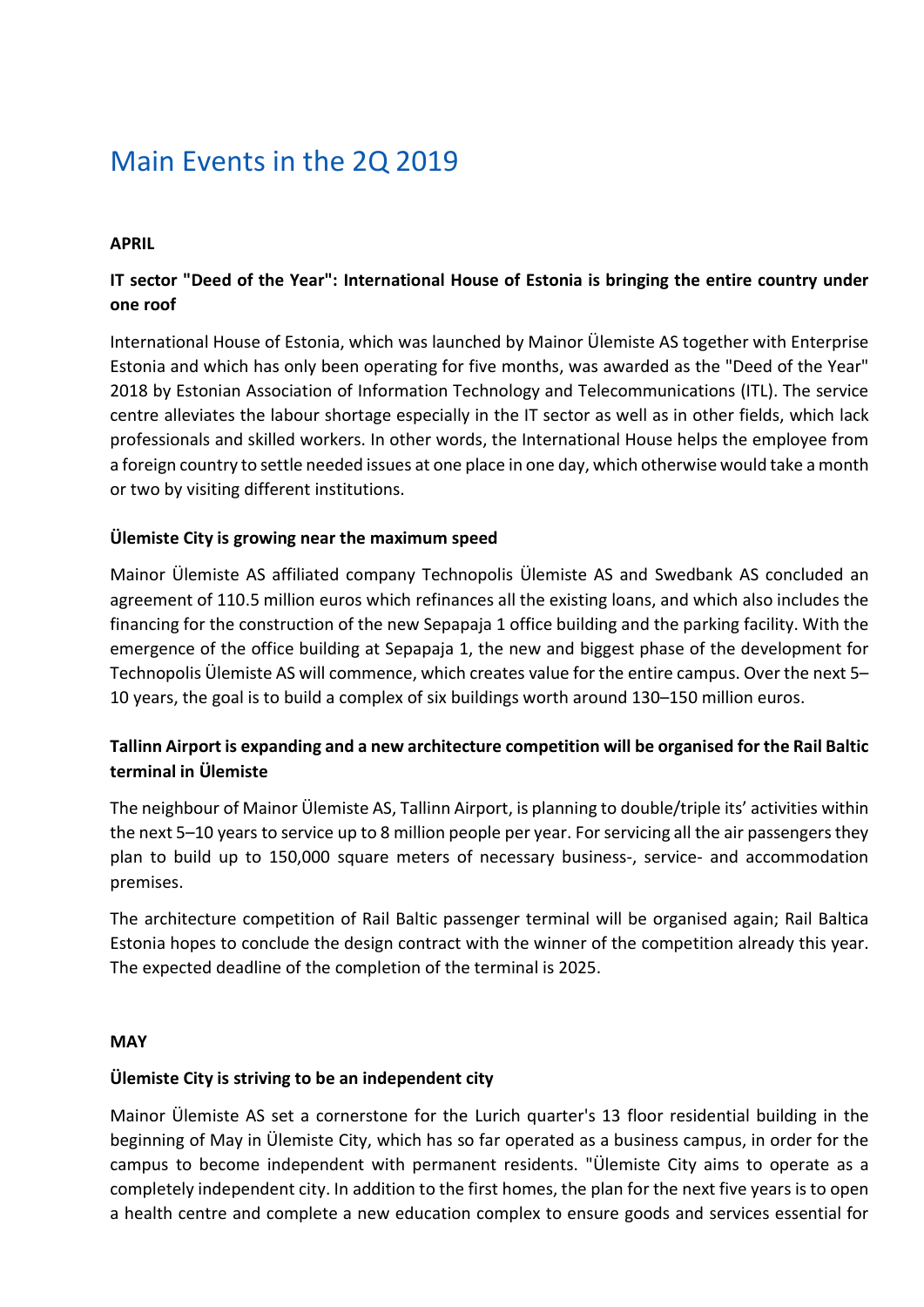living and a diverse transport connection with the entire world," explained Margus Nõlvak, Member of the Board of Mainor Ülemiste. He added that by 2025, a person living and working in Ülemiste City will not even have a reason to leave the campus on daily basis. The investment volume of the Lurich building is 14.6 million euros, financed by OP Bank Plc Estonian branch; the rentable area of offices and rental apartments is altogether 9,000  $m^2$  and it will be completed in the first half of 2020.

### JUNE

### Ülemiste Health Centre opened its doors

In the beginning of June, Ülemiste Health Centre's first floor opened its doors, where general practitioners and Benu Pharmacy are located. In August, the second floor will be opened with Synlab and Medemis and in October, the third floor where Qvalitas will be operating. The investment volume of Mainor Ülemiste AS is over 3 million euros, financed by OP Bank Plc Estonian branch and the rentable area is over 5,000 m<sup>2</sup>.

### Ülemiste City will become a City of the Future

On the basis of the idea launched by Mainor Ülemiste AS, Tallinn University of Technology (TalTech) will open a professorship of the City of the Future in autumn, which will be financed by almost half a million euros in the next five years by the developers of Ülemiste City Mainor Ülemiste AS and Technopolis Ülemiste AS. Within the framework of the professorship, Ülemiste City will turn into a test bed of a sort, where data about the operation of a modern city is gathered, processed and synthesised, and innovative solutions are tested in the same setting in order to improve the environment. Innovation created here can be scaled over Tallinn, over Estonia and why not even further. The partners of the project include the developers of Ülemiste City Mainor Ülemiste AS and Technopolis Ülemiste AS, TalTech, the City of Tallinn, the technology giant Ericsson and a number of other private sector enterprises, mostly based in Ülemiste City.

### A lavish green building will connect Ülemiste City and the airport

Mainor Ülemiste AS confirmed the work of the architectural bureau PLUSS as the final winner of the new architecture competition, by which a modern up to 20,000 square metre business building will be constructed next to the planned terminal building of Tallinn Airport. The Sepise 7 building with 12 aboveground floors and one underground floor is expected to be built at the end of 2020 and the doors should be open in 2022.

### Ülemiste City Key Figures as of 30.06.2019

Rented space 190,767 square meters Occupancy Rate 98%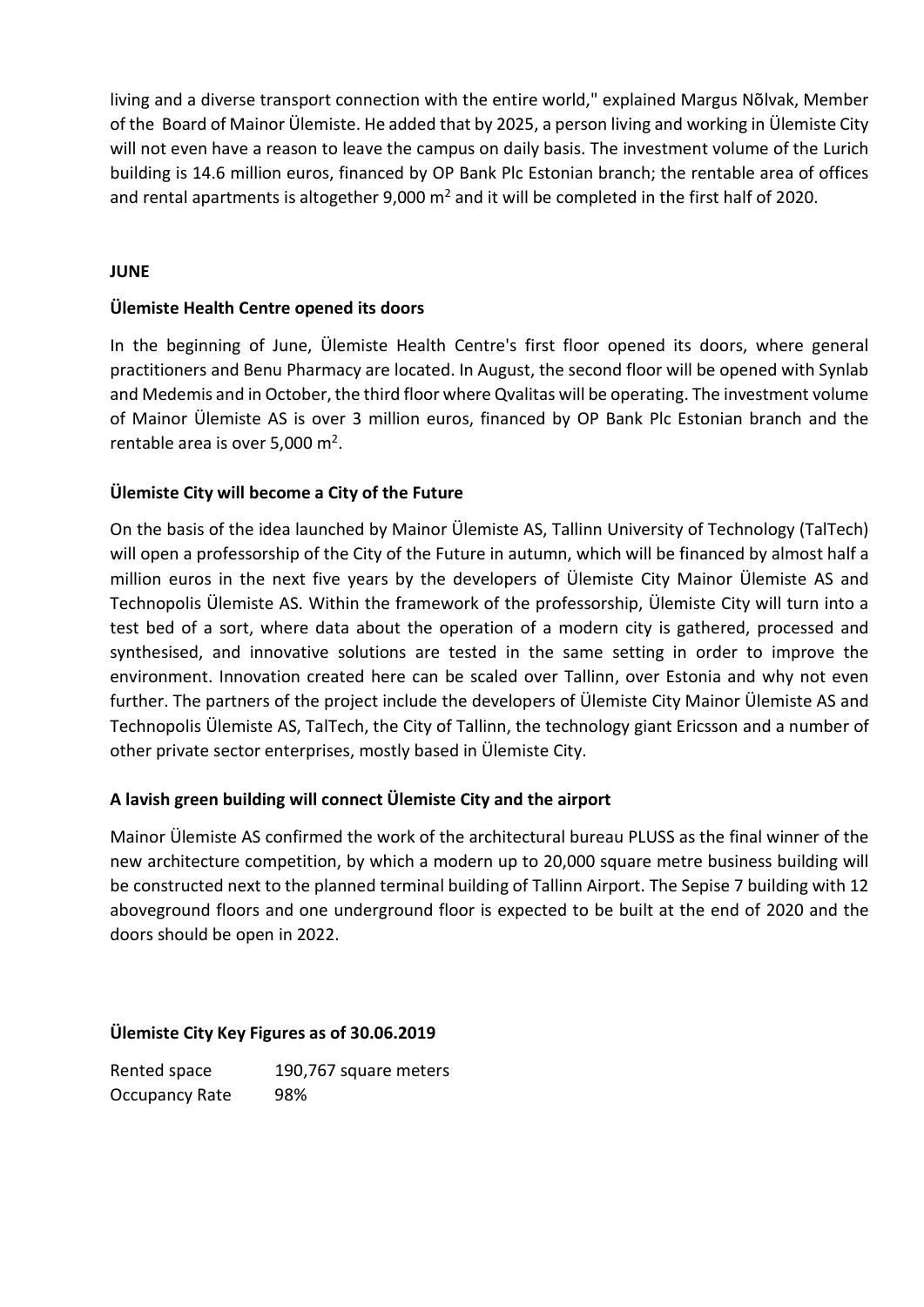### 2Q Financial Performance

#### 2Q 2019 – Net profit EUR 1,499 thousand

#### Net Sales and Net Profit

- Net sales amounted to EUR 2.628 th in the 2<sup>nd</sup> quarter, increase of 27.1% compared to the 2<sup>nd</sup> quarter of 2018
- Net profit amounted to EUR 1,499 th, increase of 13.1% compared to the  $2^{nd}$  quarter of 2018

#### Expenses

- Operating expenses increased from EUR 1,063 th (2<sup>nd</sup> quarter 2018) to EUR 1,286 th in the 2<sup>nd</sup> quarter of 2019
- Interest expense on loans and issued bonds amounted to EUR 604 th (2<sup>nd</sup> quarter 2018), decrease of 16.3% compared to the 2<sup>nd</sup> quarter in 2018 (EUR 722 th)

#### Interest-bearing liabilities

- Mainor Ülemiste AS interest-bearing liabilities amounted to EUR 82,807 th. The Company's four largest creditors at the end of the period were SEB Pank AS, OP Corporate Bank Plc, LHV Pank AS and Luminor Bank AS
- At the end of the reporting period, Mainor Ülemiste had EUR 13,200 th in untapped credit facilities

### Statement of the Management Board

The financial and other additional information published in the Interim Report April – June 2019 is true and complete. Consolidated financial statements give a true and fair view of the actual financial position, results of operations and cash flows of the group.

Consolidated financial statements in the report for the period April – June 2019 are not audited.

Margus Nõlvak

Member of the Management Board Tallinn, 31.07.2019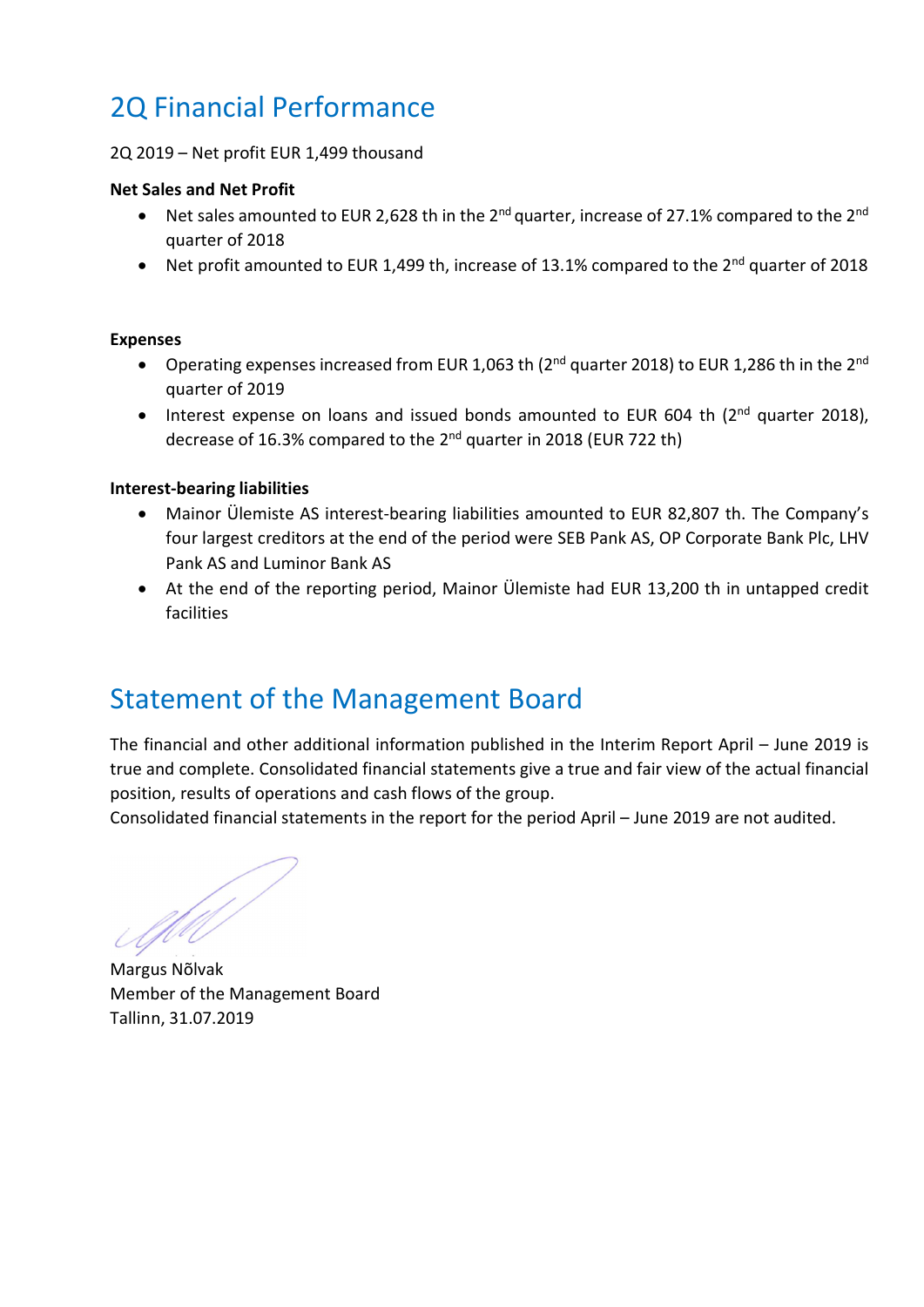### Consolidated Income Statement

### (according to IFRS)

In thousands Euros

| <b>Mainor Ülemiste AS</b> | 2Q 2018 | 3Q 2018 | 4Q 2018 | <b>1Q 2018</b> | <b>2Q 2019</b> |
|---------------------------|---------|---------|---------|----------------|----------------|
| <b>Sales</b>              | 2 0 6 7 | 2 1 2 7 | 2410    | 2693           | 2628           |
| Cost of Sales             | $-557$  | $-649$  | $-756$  | $-864$         | $-743$         |
| Administrative expenses   | $-506$  | $-434$  | $-539$  | $-612$         | $-543$         |
| Depreciation              | $-12$   | $-11$   | -11     | $-15$          | $-14$          |
| Income from associate     | 1 0 5 4 | 1 1 2 7 | 1 1 9 1 | 1 253          | 760            |
| companies*                |         |         |         |                |                |
| Other operating income    | 0       | 6       | 25      |                |                |
| Other operating expenses  | -1      | -5      | -7      | -4             | -3             |
| Operating profit*         | 2045    | 2 1 6 1 | 2 3 1 3 | 2 4 5 2        | 2086           |
| Other finance income      | 2       | 25      | 75      | 13             | 17             |
| Interest paid and fees    | $-722$  | $-518$  | $-724$  | $-501$         | $-604$         |
| Income tax                | 0       | 0       | 0       | $-15$          | 0              |
| Net profit*               | 1 3 2 5 | 1668    | 1664    | 1949           | 1499           |

\* Without change of valuation of Mainor Ülemiste AS's and associate companies' investments properties.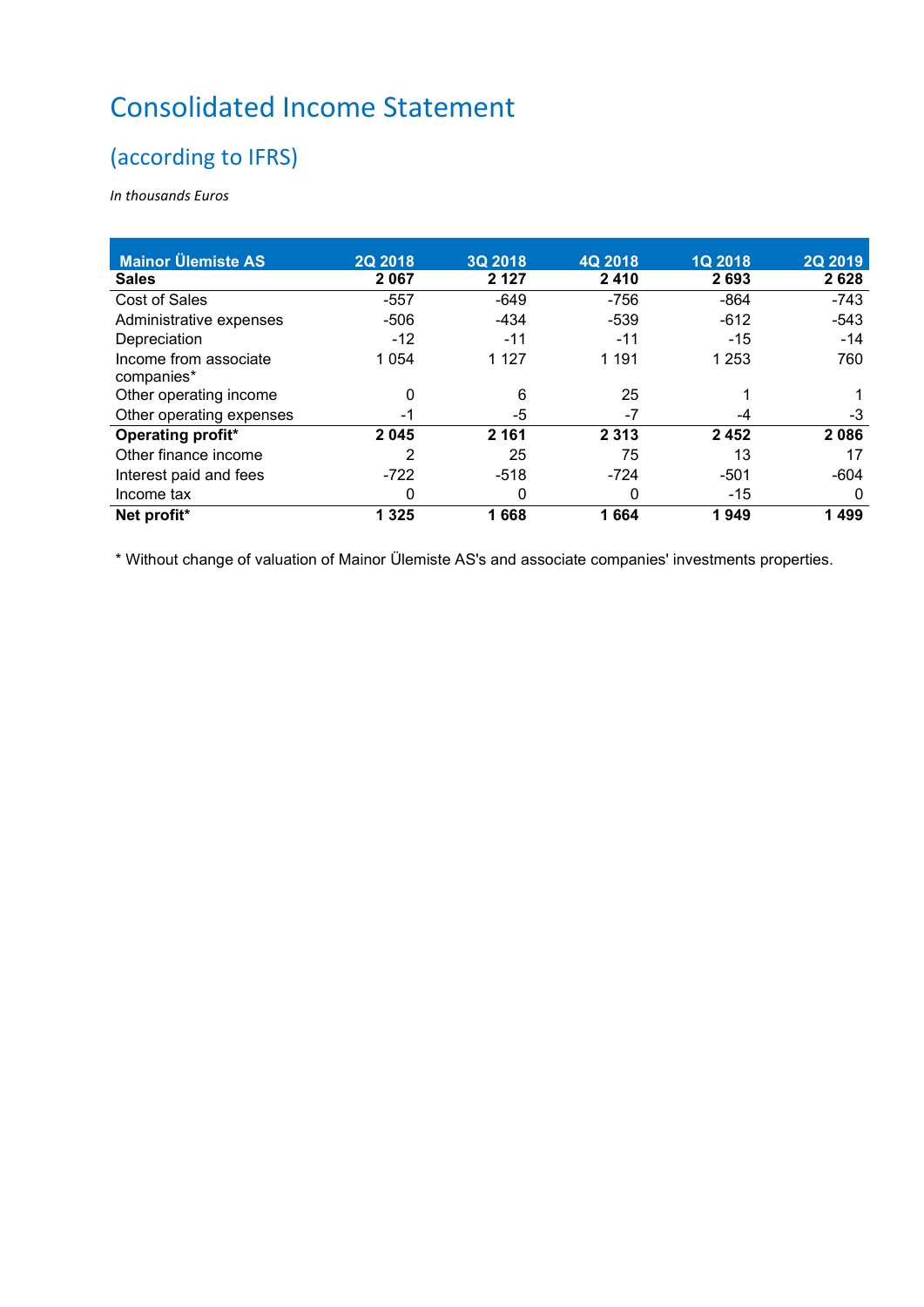## Consolidated Balance Sheet

### (according to IFRS)

In thousands Euros

| <b>Mainor Ülemiste AS</b>                               |            |            |            |            |            |
|---------------------------------------------------------|------------|------------|------------|------------|------------|
|                                                         | 30.06.2018 | 30.09.2018 | 31.12.2018 | 31.03.2019 | 30.06.2019 |
| Tangible and intangible assets                          | 66         | 101        | 153        | 160        | 162        |
| Property                                                | 112 307    | 117 283    | 122 630    | 124 176    | 129 631    |
| Other                                                   | 9 3 3 2    | 9 3 5 2    | 9606       | 9417       | 8659       |
| <b>Financial assets</b>                                 | 34 377     | 35 504     | 37 748     | 39 001     | 38 4 20    |
| Receivables                                             | 2 3 8 9    | 1621       | 991        | 1 1 3 7    | 1591       |
| Cash                                                    | 9 0 4 9    | 10798      | 9620       | 9646       | 11 988     |
| <b>Total assets</b>                                     | 167 520    | 174 659    | 180 748    | 183 537    | 190 451    |
| <b>Owners' equity</b>                                   |            |            |            |            |            |
| Share capital                                           | 19 200     | 19 200     | 19 200     | 19 200     | 18 200     |
| Mandatory reserves                                      | 1920       | 1920       | 1920       | 1920       | 1920       |
| Retained earnings                                       | 72410      | 74 079     | 78 919     | 80 869     | 80 968     |
| <b>Total equity</b>                                     | 93 530     | 95 199     | 100 039    | 101 989    | 101 088    |
| <b>Liabilities</b>                                      |            |            |            |            |            |
| Debt                                                    | 68 692     | 75 690     | 77 807     | 78 791     | 82 807     |
| <b>Other liabilities</b>                                | 704        | 789        | 749        | 765        | 765        |
| Accounts payable                                        | 4 5 9 4    | 2981       | 2 1 5 3    | 1992       | 5791       |
| <b>Total liabilities</b>                                | 73 990     | 79 460     | 80 709     | 81 548     | 89 363     |
| <b>TOTAL LIABILITIES &amp; OWNERS'</b><br><b>EQUITY</b> | 167 520    | 174 659    | 180 748    | 183 537    | 190 451    |

\* Without change of valuation of Mainor Ülemiste AS's and associate companies' investments properties.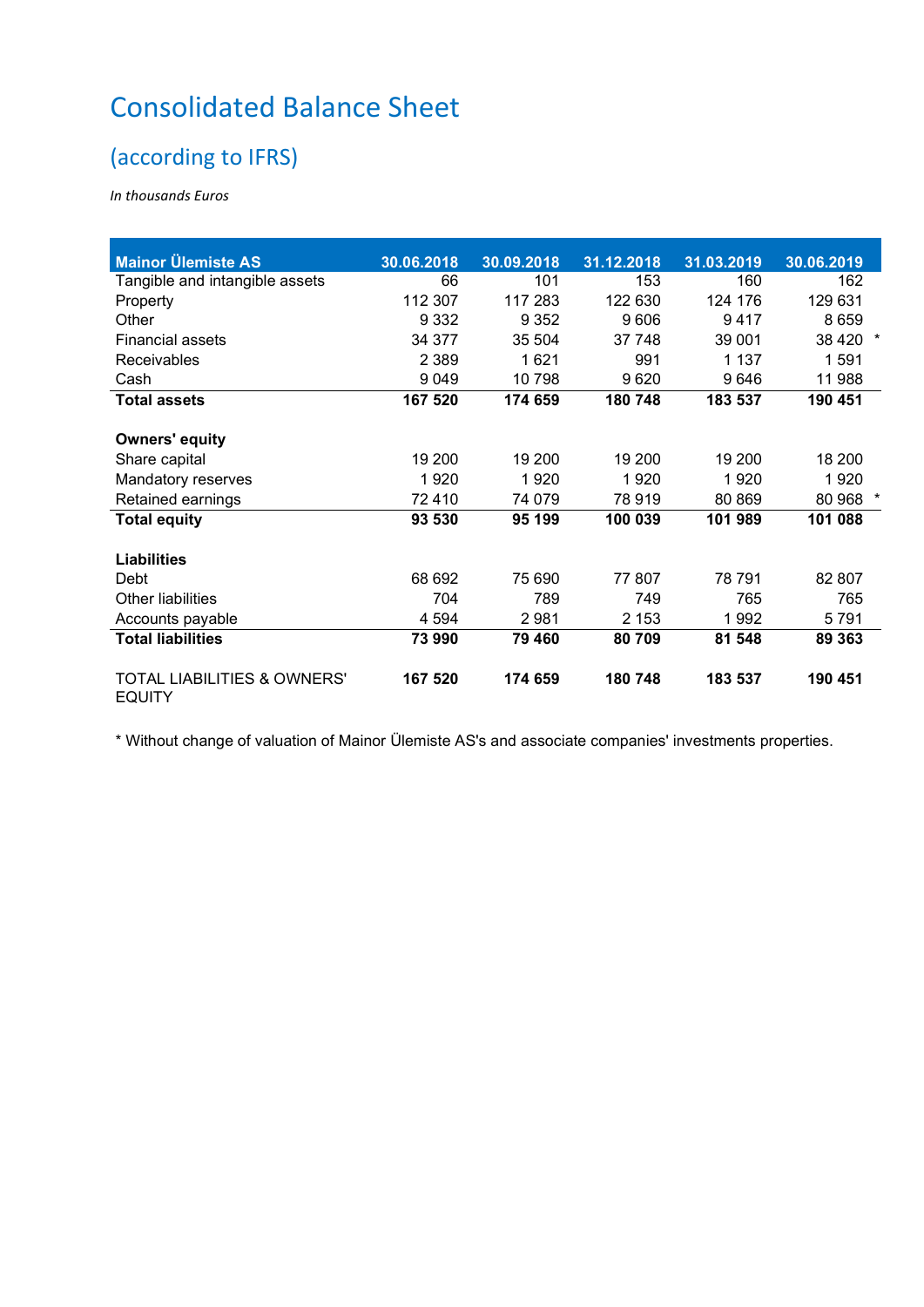# Consolidated Statement of Changes in Equity

In thousands of euros

|                                         | <b>Share</b><br>capital | <b>Statutory</b><br><b>reserve</b> | <b>Retained</b><br>earnings | <b>Total Equity</b> |
|-----------------------------------------|-------------------------|------------------------------------|-----------------------------|---------------------|
| Balance at 31.12.2017                   | 19 200                  | 1920                               | 70817                       | 91 937              |
| Dividends declared                      |                         |                                    | $-1232$                     | $-1232$             |
| Total comprehensive income for the year |                         |                                    | 9 3 3 4                     | 9 3 3 4             |
| Balance at 31.12.2018                   | 19 200                  | 1920                               | 78 919                      | 100 039             |
| Dividends declared                      |                         |                                    | 0                           | 0                   |
| Total comprehensive income for the year |                         |                                    | 1949                        | 1949                |
| Balance at 31,03,2019                   | 19 200                  | 1920                               | 80 869                      | 101 989             |
| Payments to shareholders                | $-1000$                 |                                    |                             | $-1000$             |
| Dividends declared                      |                         |                                    | $-1400$                     | $-1400$             |
| Total comprehensive income for the year |                         |                                    | 1499                        | 1499                |
| Balance at 30.06.2019                   | 18 200                  | 1920                               | 80 968                      | 101 088             |